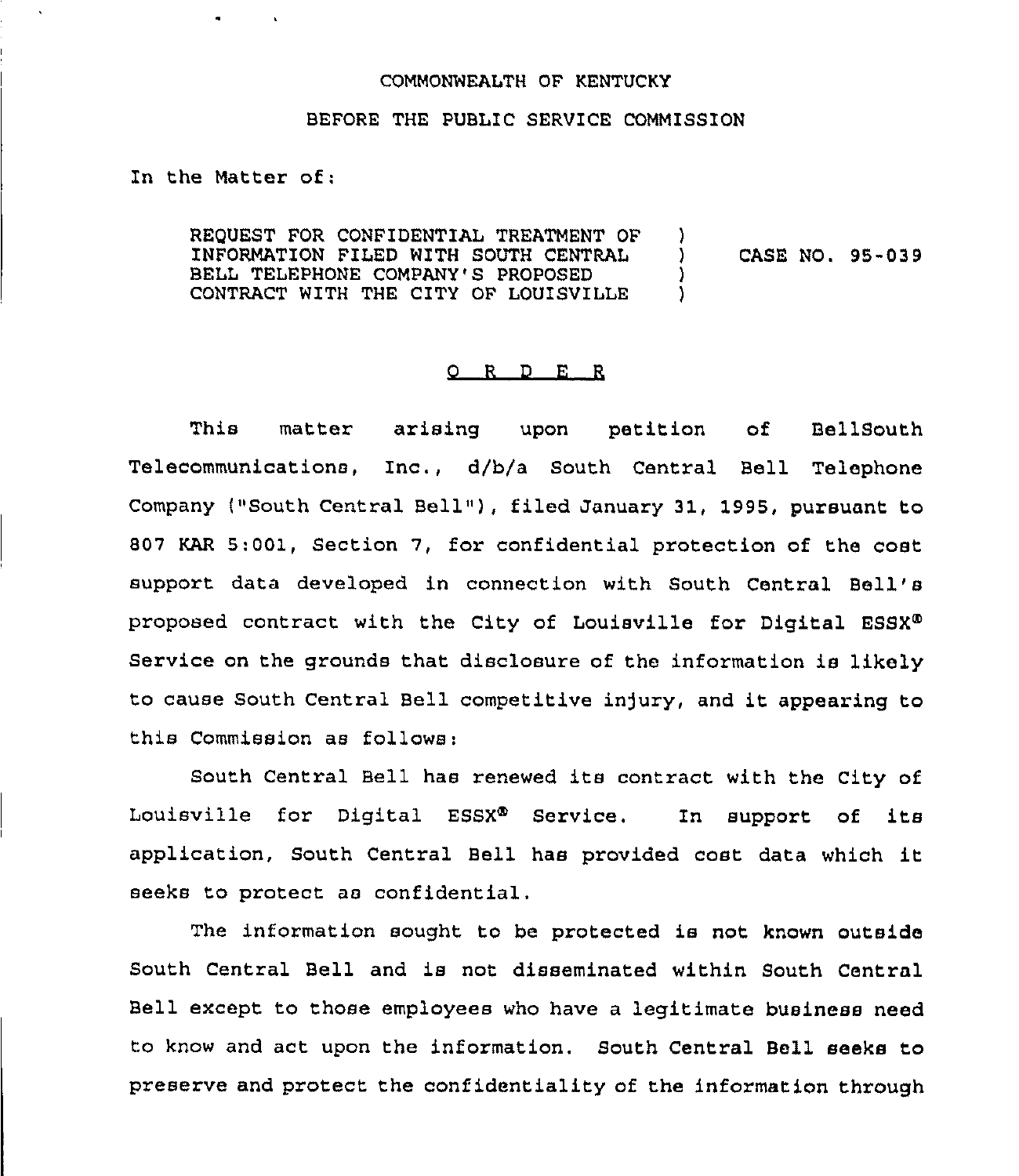all appropriate means, including the maintenance of appropriate security at its offices.

 $\mathbf{v} = \mathbf{v} \times \mathbf{v}$  . We set

KRS 61.872(1) requires information filed with the Commission to be available for public inspection unless specifically exempted by statute, Exemptions from this requirement are provided in KRS 61.878(1). That section of the statute exempts 11 categories of information. One category exempted in subparagraph (c) of that section is commercial information confidentially disclosed to the Commission, To qualify for that exemption, the petitioner must establish that disclosure of the information is likely to cause substantial competitive harm to the party from whom the information was obtained. To satisfy this test, the party claiming confidentiality must demonstrate actual competition and a likelihood of substantial competitive injury if the information is disclosed. Competitive in]ury occurs when disclosure of the information gives competitors an unfair business advantage.

South Central Bell's competitors for ESSX<sup>®</sup> service are providers of PBX equipment. PBX equipment provides the same features as those offered by South Central Bell's ESSX $\Phi$  service. Disclosure of the cost information sought to be protected would allow providers of PBX equipment to determine South Central Bell' cost and contribution from  $ESSX^{\Phi}$  service which they could use to market their competing service to the detriment of South Central Bell. Therefore, disclosure of the information is likely to cause South Central Bell competitive injury and the information should be protected as confidential.

 $-2-$